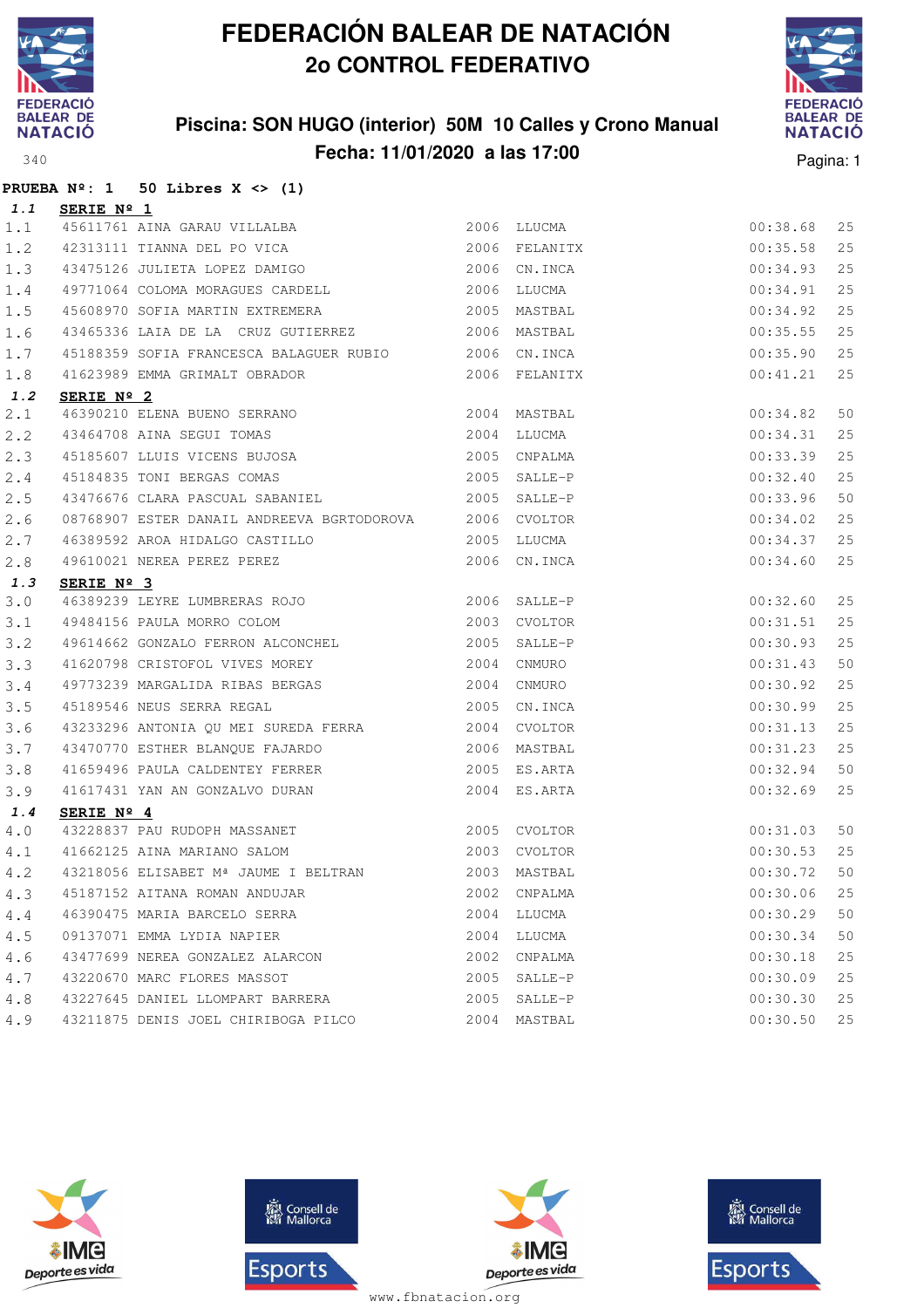

### **Piscina: SON HUGO (interior) 50M 10 Calles y Crono Manual Fecha: 11/01/2020 a las 17:00** Pagina: 2



|  |  | PRUEBA $N^{\circ}$ : 1 50 Libres X <> (1) |  |  |
|--|--|-------------------------------------------|--|--|

| 1.5 | SERIE Nº 5                                                                          |      |              |          |    |
|-----|-------------------------------------------------------------------------------------|------|--------------|----------|----|
| 5.0 | 41586534 LAURA PONS SANTAMARIA                                                      |      | 2001 CNMURO  | 00:29.62 | 25 |
| 5.1 | 43478084 MARIA SERRA BONET                                                          |      | 2002 CNPALMA | 00:29.57 | 25 |
| 5.2 | 43460934 MARIA NEUS DELICADO MOLL                                                   |      | 2003 CVOLTOR | 00:29.51 | 25 |
| 5.3 | 52030257 XAVIER RODRIGUEZ RAMON                                                     |      | 2003 CVOLTOR | 00:28.99 | 25 |
| 5.4 | 41662194 LUCIA ROCA RODADO                                                          | 2003 | CVOLTOR      | 00:29.61 | 50 |
| 5.5 |                                                                                     | 2005 | SALLE-P      | 00:28.96 | 25 |
| 5.6 | 01653059 DANIEL MAURER<br>41621312 MIQUEL CAPO MARQUEZ<br>45691467 MARTA BAÑOS VERA | 2004 | CNMURO       | 00:29.11 | 25 |
| 5.7 |                                                                                     |      | 2005 CVOLTOR | 00:29.96 | 50 |
| 5.8 | 43473756 ADRIA FERRER GARCIA                                                        | 2005 | CN.INCA      | 00:29.31 | 25 |
| 5.9 | 43218723 JORDI MAYOL SERRA                                                          | 2004 | SALLE-P      | 00:29.41 | 25 |
| 1.6 | SERIE Nº 6                                                                          |      |              |          |    |
| 6.0 |                                                                                     |      | 2002 CNPALMA | 00:28.94 | 25 |
| 6.1 | 05150307 ANDREA EMERY SACH<br>43233522 ALFONSO REINA MORENO                         |      | 2005 SALLE-P | 00:28.36 | 25 |
| 6.2 | 09303721 ROBERT NAPIER                                                              |      | 2003 LLUCMA  | 00:28.21 | 25 |
| 6.3 | 45191343 PAU PEREZ RIUTORT                                                          |      | 2005 CVOLTOR | 00:28.08 | 25 |
| 6.4 | 43473260 RAUL TUDELA MALLEN                                                         |      | 2004 CVOLTOR | 00:28.74 | 50 |
| 6.5 | 49868937 CARLA LLABRES PEDRET                                                       |      | 2006 SALLE-P | 00:28.37 | 25 |
| 6.6 | 41622632 JORGE GONZALEZ CABALLERO                                                   |      | 2004 ES.ARTA | 00:28.82 | 50 |
| 6.7 | 49605011 ANTONI CIFRE FERRAGUT                                                      |      | 2002 LLUCMA  | 00:28.30 | 25 |
| 6.8 | 43463962 HUGO GUERRERO LOPEZ                                                        |      | 2005 SALLE-P | 00:28.46 | 25 |
| 6.9 | 46388466 AINHOA PIQUERAS CHAVARRIA                                                  |      | 2002 CVOLTOR | 00:29.14 | 25 |
| 1.7 | SERIE Nº 7                                                                          |      |              |          |    |
| 7.0 | 45697045 MARTIN VILI GRIGOROV                                                       |      | 2005 CNPALMA | 00:27.96 | 25 |
| 7.1 | 43224606 MARINA BAUZA SEGUI                                                         |      | 2003 CVOLTOR | 00:28.17 | 25 |
| 7.2 | 43223264 NATALIA DURAHO LOZANO                                                      |      | 2001 CVOLTOR | 00:28.00 | 25 |
| 7.3 | 43463950 ALEJANDRO ARIAS GOMILA                                                     |      | 2004 LLUCMA  | 00:27.95 | 50 |
| 7.4 | 43469427 JOEL LOPEZ RISCO                                                           |      | 2004 CN.INCA | 00:26.66 | 25 |
| 7.5 | 43466614 MARTA MARIA GUASP BAUZA                                                    |      | 2004 CVOLTOR | 00:27.10 | 25 |
| 7.6 |                                                                                     |      | 1998 CNPALMA | 00:27.71 | 25 |
| 7.7 | 43205846 MARTA TORRENS CALVO<br>56122199 FLORENCE WHITE**                           |      | 2001 BESTM   | 00:28.13 | 25 |
| 7.8 | 41663833 ALBERT PORTER VICENS                                                       |      | 2005 SALLE-P | 00:27.96 | 25 |
| 7.9 | 41618327 JESUS SANSALONI FLORES                                                     |      | 2004 ES.ARTA | 00:27.98 | 25 |
|     | 1.8 SERIE Nº 8                                                                      |      |              |          |    |
| 8.0 | 43216859 RODRIGO CHAVES TEJERO                                                      |      | 1995 CVOLTOR | 00:26.86 | 50 |
| 8.1 | 43472637 PAU MARTORELL CARDONA                                                      | 2001 | CNPALMA      | 00:25.80 | 25 |
| 8.2 | 43459955 PABLO NAVAS ACEITUNO                                                       | 2002 | CVOLTOR      | 00:25.17 | 25 |
| 8.3 | 43476153 MATEU VENY OLIVER                                                          | 2002 | CNPALMA      | 00:24.45 | 25 |
| 8.4 | 41543196 VICTOR MARTIN ROIG                                                         | 2002 | CVOLTOR      | 00:23.53 | 25 |
| 8.5 | 43213329 SERGIO FUSTER POORE                                                        | 1999 | CVOLTOR      | 00:23.79 | 25 |
| 8.6 | 43478908 ADRIA SARD PUIGROS                                                         | 2001 | CNPALMA      | 00:24.53 | 25 |
| 8.7 | 43213615 AINA HIERRO PUJOL                                                          |      | 1998 CNPALMA | 00:25.96 | 25 |
| 8.8 | 45614440 RAUL NUÑEZ LLADO                                                           |      | 2002 CNPALMA | 00:26.02 | 25 |
|     | 45610143 ANTONIO NIETO CALDENTEY                                                    | 2002 | CNPALMA      | 00:26.28 | 25 |







**感** Consell de Esports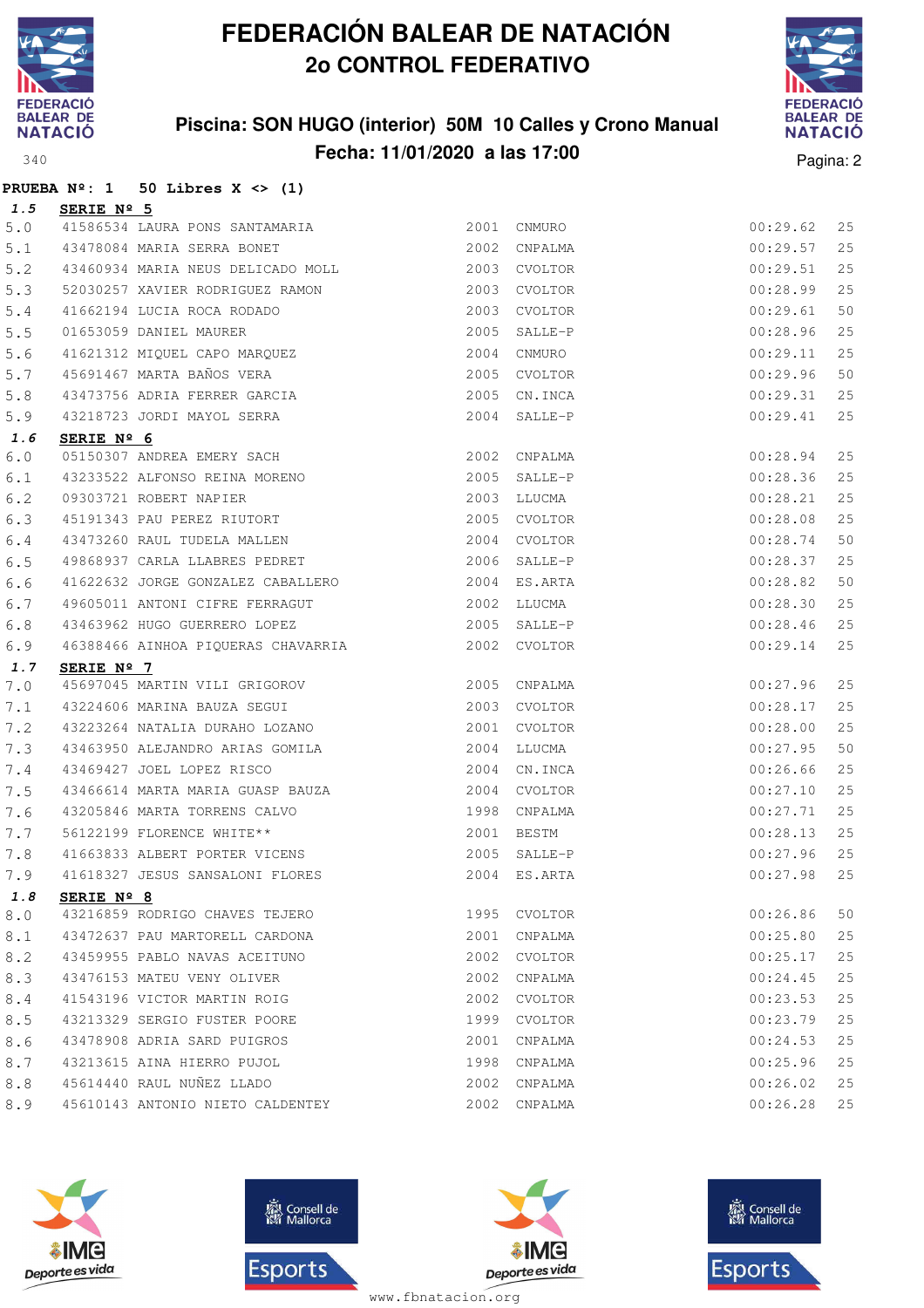

### **Piscina: SON HUGO (interior) 50M 10 Calles y Crono Manual Fecha: 11/01/2020 a las 17:00** Pagina: 3



|      |             | PRUEBA $N^{\circ}$ : 3 200 Braza X <> (15)                       |                |               |          |    |
|------|-------------|------------------------------------------------------------------|----------------|---------------|----------|----|
| 3.1  | SERIE Nº 9  |                                                                  |                |               |          |    |
| 9.3  |             | 43466210 MARCOS RUIZ MARTIN 2005 CVOLTOR                         |                |               | 02:58.25 | 25 |
| 9.4  |             | 55456153 RICHARD HOWARD FARTHING** 2002 BESTM                    |                |               | 02:21.31 | 25 |
| 9.5  |             | 43471880 JORDI CINTA PEREZ                                       | 2005 CN.INCA   |               | 02:29.38 | 25 |
| 9.6  |             | 43480417 MARIA BURGUERA MOREY 2003 CNPALMA                       |                |               | 03:06.11 | 25 |
|      |             | PRUEBA $N^{\circ}$ : 5 200 Espalda X <> (12)                     |                |               |          |    |
| 5.1  | SERIE Nº 10 |                                                                  |                |               |          |    |
| 10.0 |             | 45185608 JOAN VICENS BUJOSA                                      |                | 2003 CNPALMA  | S.T.     |    |
| 10.1 |             | 43474950 NOA MARTINEZ COUSELO                                    | 2006 CVOLTOR   |               | 02:43.86 | 25 |
| 10.2 |             | 43478016 MARIA RULLAN MARTINEZ                                   |                | 2003 CNPALMA  | 02:37.21 | 50 |
| 10.3 |             | 43467318 GABRIELA VELASCO ROCHON 2005 CAMPUSES                   |                |               | 02:24.25 | 25 |
| 10.4 |             | 45608935 PEP FORTEZA FORTEZA                                     | 2002 CNPALMA   |               | 02:20.94 | 50 |
| 10.5 |             | 43228048 LUCIA CARLA ELICABE CATALAN 2003 CAMPUSES               |                |               | 02:21.95 | 25 |
| 10.6 |             | 49923806 MARIONA MANRESA MALBERTI 40006 SALLE-P                  |                |               | 02:31.02 | 25 |
| 10.7 |             | 43470221 ADELA GARRIDO MORENO                                    | 2006 CNPALMA   |               | 02:40.66 | 25 |
| 10.8 |             |                                                                  |                |               | S.T.     |    |
| 10.9 |             | 41543010 CARME GOMEZ CAMPINS 2003 CNPALMA                        |                |               | S.T.     |    |
|      |             | PRUEBA $N^{\circ}$ : 7 100 Mariposa X <> (8)                     |                |               |          |    |
| 7.1  | SERIE Nº 11 |                                                                  |                |               |          |    |
| 11.1 |             | 43472637 PAU MARTORELL CARDONA 2001 CNPALMA                      |                |               | S.T.     |    |
|      |             |                                                                  |                |               | 01:11.62 | 25 |
|      |             |                                                                  |                |               | 01:09.26 | 50 |
| 11.4 |             | 43573918 NADIA CORRADINI KOPECKA 2005 NCALVIA                    |                |               | 01:08.33 | 25 |
| 11.5 |             | 2005 CVOLTOR<br>78223022 KIARA TORRICO RUIZ                      |                |               | 01:08.45 | 25 |
| 11.6 |             | 43476271 ARIADNA MORA FERRANDIS 2006 SALLE-P                     |                |               | 01:09.93 | 25 |
| 11.7 |             | 43217884 ALISON ANDREA PACHACAMA ROJAS 2004 CVOLTOR              |                |               | 01:18.76 | 50 |
| 7.2  | SERIE Nº 12 |                                                                  |                |               |          |    |
| 12.1 |             | 41664004 AINA GARCIA VIVES                                       | $2003$ SALLE-P |               | 01:08.55 | 50 |
| 12.2 |             | 43218055 RAFEL JOSEP JAUME I BELTRAN 2003 CNPALMA                |                |               | 01:06.81 | 25 |
| 12.3 |             | 43466209 ALEJANDRA RUIZ MARTIN                                   |                | 2003 CVOLTOR  | 01:06.30 | 25 |
| 12.4 |             | 43466668 JAIME FLORIT CASTILLO                                   | 2005 CVOLTOR   |               | 01:04.74 | 25 |
| 12.5 |             | 43466374 NESTOR SIQUIER RIPOLL 2004 CNPALMA                      |                |               | 01:06.34 | 50 |
|      |             | 12.6 43228977 CLAUDIA ALVAREZ FERNANDEZ 2002 CNPALMA 61:06.41 25 |                |               |          |    |
| 12.7 |             | 55528056 DANIEL BEN DONOVAN**                                    |                | 2003 BESTM    | 01:07.06 | 25 |
| 12.8 |             | 45614499 LLUCIA MIERAS PIZA                                      |                | 2003 CVOLTOR  | 01:08.02 | 25 |
| 7.3  | SERIE Nº 13 |                                                                  |                |               |          |    |
| 13.0 |             | 43234633 POL PEREZ MACARRO                                       |                | 2002 CVOLTOR  | 01:03.59 | 25 |
| 13.1 |             | 43159049 MATIAS SUAREZ CAMPIONE                                  | 1996 CVOLTOR   |               | 01:02.46 | 25 |
| 13.2 |             | 43476153 MATEU VENY OLIVER                                       |                | 2002 CNPALMA  | 00:59.37 | 25 |
| 13.3 |             | 43214090 JOAN SASTRE RODRIGUEZ                                   |                | 2004 CVOLTOR  | 00:58.99 | 25 |
| 13.4 |             | 41543196 VICTOR MARTIN ROIG                                      |                | 2002 CVOLTOR  | 00:57.60 | 50 |
| 13.5 |             | 43213615 AINA HIERRO PUJOL                                       |                | 1998 CNPALMA  | 00:59.23 | 25 |
| 13.6 |             | 46392451 MARC FALCO GUILLEM                                      |                | 2003 SALLE-P  | 00:59.31 | 25 |
| 13.7 |             | 43475536 GUILLEM SALVA GUAL                                      |                | 2003 CVOLTOR  | 01:02.27 | 25 |
| 13.8 |             | 45611418 GUILLEM ESTARELLAS DE HARO 2004 CAMPUSES                |                |               | 01:02.71 | 25 |
| 13.9 |             | 43483056 JOSEP CASTRO TORRENS                                    |                | 2005 CAMPUSES | 01:03.70 | 25 |







**感** Consell de Esports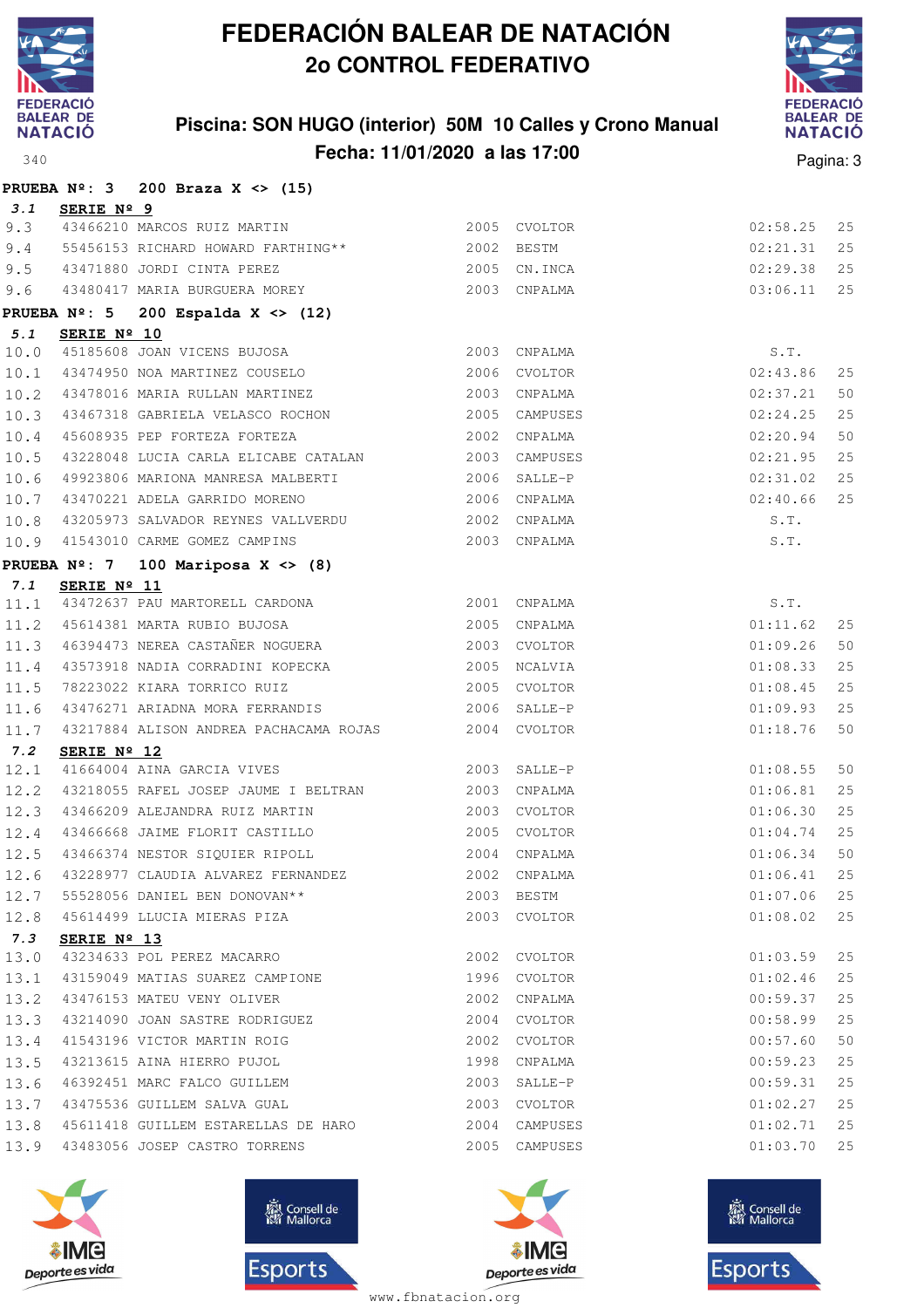

### **Piscina: SON HUGO (interior) 50M 10 Calles y Crono Manual Fecha: 11/01/2020 a las 17:00** Pagina: 4



|      |                  | PRUEBA $N^{\circ}$ : 9 200 Estilos X <> (17)                                                                                                                                                                                           |               |               |               |    |
|------|------------------|----------------------------------------------------------------------------------------------------------------------------------------------------------------------------------------------------------------------------------------|---------------|---------------|---------------|----|
| 9.1  | SERIE Nº 14      |                                                                                                                                                                                                                                        |               |               |               |    |
|      |                  | 14.1 43480370 JAUME RIBAS MONSERRAT 2001 LLUCMA                                                                                                                                                                                        |               |               | S.T.          |    |
| 14.2 |                  | 43205846 MARTA TORRENS CALVO 1998 CNPALMA                                                                                                                                                                                              |               |               | S.T.          |    |
| 14.3 |                  | 41543173 ANA MARTINEZ COLL                                                                                                                                                                                                             | 1999 FELANITX |               | S.T.          |    |
| 14.4 |                  | 43477108 NATALIA MARTINEZ CACERES 2004 CVOLTOR                                                                                                                                                                                         |               |               | 02:56.52      | 50 |
| 14.5 |                  | 43466614 MARTA MARIA GUASP BAUZA 2004                                                                                                                                                                                                  |               | CVOLTOR       | S.T.          |    |
| 14.6 |                  | 43478908 ADRIA SARD PUIGROS                                                                                                                                                                                                            | 2001          | CNPALMA       | S.T.          |    |
| 14.7 |                  | 45187152 AITANA ROMAN ANDUJAR                                                                                                                                                                                                          |               | 2002 CNPALMA  | S.T.          |    |
| 9.2  | SERIE Nº 15      |                                                                                                                                                                                                                                        |               |               |               |    |
| 15.1 |                  |                                                                                                                                                                                                                                        |               |               | 02:44.72      | 25 |
| 15.2 |                  | 45696080 CLAUDIA AMENGUAL CAMPINS 2005                                                                                                                                                                                                 |               | CN.INCA       | 02:42.19      | 25 |
| 15.3 |                  | 43475268 MARTA CHUN ROCA SANCHEZ 2005 CVOLTOR                                                                                                                                                                                          |               |               | 02:36.22      | 25 |
| 15.4 |                  |                                                                                                                                                                                                                                        |               |               | 02:35.03      | 25 |
| 15.5 |                  |                                                                                                                                                                                                                                        |               |               | 02:35.13      | 25 |
| 15.6 |                  | 45691103 PAULA COLOMAR CARRASCO<br>43475420 LILIA ARROM LLIZO 2004 CNPALMA<br>41664031 SOFIA BARRIOS GIORNO 2005 CNPALMA                                                                                                               |               |               | 02:40.25      | 25 |
| 15.7 |                  | 45187470 URIEL HARO PEREZ                                                                                                                                                                                                              |               | 2005 CAMPUSES | 02:42.37      | 25 |
| 9.3  | SERIE Nº 16      |                                                                                                                                                                                                                                        |               |               |               |    |
| 16.0 |                  | 43235046 PAULA GAYA BISQUERRA 2005 CNPALMA                                                                                                                                                                                             |               |               | 02:33.48      | 25 |
| 16.1 |                  | $\begin{tabular}{lllllllllllll} 43461002 & \text{JUAN RAMON LAGAR HIDALGO & & & & 2003 & CVOLTOR \\[2mm] 07704218 & DENIS MOLNAR & & & & 2004 & CNPALMA \\[2mm] 09897080 & ALEX EMERY SACH & & & 2005 & SALLE-P \\[2mm] \end{tabular}$ |               |               | 02:33.23      | 50 |
| 16.2 |                  |                                                                                                                                                                                                                                        |               |               | 02:30.77      | 50 |
| 16.3 |                  |                                                                                                                                                                                                                                        |               |               | 02:21.83      | 25 |
| 16.4 |                  | 45699211 SAMUEL DIAZ GUERRERO                                                                                                                                                                                                          |               | 2003 CNPALMA  | 02:22.20      | 50 |
| 16.5 |                  | 43470663 MARCOS SANCHEZ GONZALEZ                                                                                                                                                                                                       |               | 2004 SALLE-P  | 02:17.95      | 25 |
| 16.6 |                  | 49770151 ESTELA GARAU MORENO                                                                                                                                                                                                           | 2005          | CNPALMA       | 02:24.69      | 25 |
| 16.7 |                  | 43465024 LUCIA MENENDEZ GONZALEZ<br>43198413 JOEL TRETT OLIVER                                                                                                                                                                         |               | 2004 SALLE-P  | 02:27.97      | 25 |
| 16.8 |                  |                                                                                                                                                                                                                                        |               | 2002 CNPALMA  | 02:34.83      | 50 |
| 16.9 |                  | 45184053 AINA TOMAS HERNANDEZ 2004                                                                                                                                                                                                     |               | CNPALMA       | 02:33.65      | 25 |
|      |                  | PRUEBA $N^{\circ}$ : 11 50 Braza X <> (13)                                                                                                                                                                                             |               |               |               |    |
|      | 11.1 SERIE Nº 17 |                                                                                                                                                                                                                                        |               |               |               |    |
|      |                  | 17.1 49611231 ANTONI ALVAREZ GARCIA 2003 CN.INCA                                                                                                                                                                                       |               |               | S.T.          |    |
|      |                  | 17.2 41621312 MIQUEL CAPO MARQUEZ                                                                                                                                                                                                      | 2004 CNMURO   |               | 00:43.21      | 50 |
|      |                  | 17.3 43477699 NEREA GONZALEZ ALARCON 2002 CNPALMA                                                                                                                                                                                      |               |               | 00:38.46      | 25 |
|      |                  | 17.4 46388466 AINHOA PIQUERAS CHAVARRIA 2002 CVOLTOR 600:36.85 25                                                                                                                                                                      |               |               |               |    |
|      |                  | 17.5 43228837 PAU RUDOPH MASSANET                                                                                                                                                                                                      |               | 2005 CVOLTOR  | 00:37.33 25   |    |
|      |                  | 17.6 45188423 ALBERT FONTIRROIG JUAN 2005 CVOLTOR                                                                                                                                                                                      |               |               | $00:42.20$ 25 |    |
|      |                  | $17.7$ 41623989 EMMA GRIMALT OBRADOR $2006$ FELANITX                                                                                                                                                                                   |               |               | $00:44.85$ 25 |    |
| 17.8 |                  | 45190652 RAUL BERMIN MORAIS                                                                                                                                                                                                            |               | 2002 CNPALMA  | S.T.          |    |
|      | 11.2 SERIE Nº 18 |                                                                                                                                                                                                                                        |               |               |               |    |
| 18.0 |                  | 43223998 JARA PUERTAS PUYOL                                                                                                                                                                                                            |               | 2003 SALLE-P  | 00:36.82      | 25 |
| 18.1 |                  | 06922770 IVETA IVANOVA TODOROVA                                                                                                                                                                                                        |               | 2004 CVOLTOR  | 00:36.66      | 25 |
| 18.2 |                  | 45191343 PAU PEREZ RIUTORT                                                                                                                                                                                                             |               | 2005 CVOLTOR  | 00:33.97      | 25 |
|      |                  | 18.3 43199949 KEVIN RUIZ BIOJO                                                                                                                                                                                                         |               | 2002 SALLE-P  | 00:32.47      | 50 |
| 18.4 |                  | 43183969 CARLOS GOMARIZ GAYA                                                                                                                                                                                                           |               | 1992 CVOLTOR  | 00:30.81      | 50 |
| 18.5 |                  | 43475536 GUILLEM SALVA GUAL                                                                                                                                                                                                            |               | 2003 CVOLTOR  | 00:31.44      | 25 |
| 18.6 |                  | 54851483 JOSHUA DAVID TAPSELL**                                                                                                                                                                                                        | 2000          | BESTM         | 00:33.88      | 25 |
|      |                  | 18.7 45614675 ALVARO MIRO JURADO                                                                                                                                                                                                       |               | 2004 CVOLTOR  | $00:34.17$ 25 |    |
|      |                  |                                                                                                                                                                                                                                        |               |               |               |    |







**感** Consell de Esports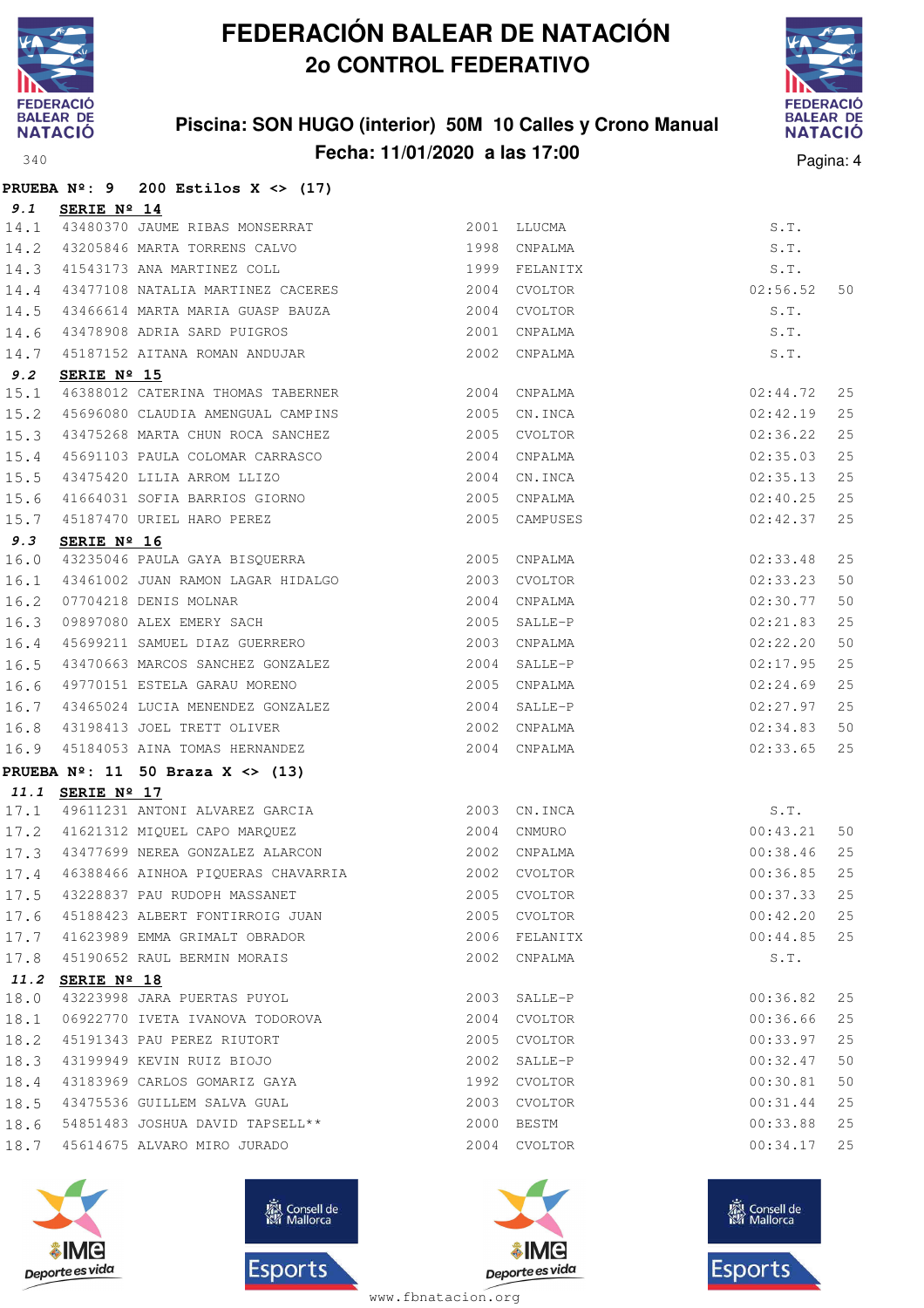

### **Piscina: SON HUGO (interior) 50M 10 Calles y Crono Manual Fecha: 11/01/2020 a las 17:00** Pagina: 5



|      |                  | PRUEBA $N^2$ : 11 50 Braza X <> (13)                       |      |                |               |    |
|------|------------------|------------------------------------------------------------|------|----------------|---------------|----|
|      | 11.2 SERIE Nº 18 |                                                            |      |                |               |    |
| 18.8 |                  | 56122199 FLORENCE WHITE**                                  |      | 2001 BESTM     | 00:36.56      | 25 |
|      |                  | PRUEBA $N^2$ : 13 1500 Libres X <> (6)                     |      |                |               |    |
|      | 13.1 SERIE Nº 19 |                                                            |      |                |               |    |
|      |                  | 19.4 41618413 JOAN EVANGELISTI VADELL 2001 LLUCMA          |      |                | 18:25.77      | 25 |
|      |                  | 19.5 43226770 DYLAN RUIZ BIOJO                             |      | 2005 SALLE-P   | 19:38.10      | 25 |
|      |                  | PRUEBA $N^{\circ}$ : 15 200 Libres X <> (3)                |      |                |               |    |
|      | 15.1 SERIE Nº 20 |                                                            |      |                |               |    |
| 20.2 |                  | 42313111 TIANNA DEL PO VICA                                |      | 2006 FELANITX  | S.T.          |    |
| 20.3 |                  | 49610021 NEREA PEREZ PEREZ                                 |      | 2006 CN. INCA  | 02:43.81      | 25 |
| 20.4 |                  | 43470221 ADELA GARRIDO MORENO                              |      | 2006 CNPALMA   | 02:26.79      | 25 |
| 20.5 |                  | 41663833 ALBERT PORTER VICENS                              |      | 2005 SALLE-P   | 02:37.81      | 25 |
| 20.6 |                  | 43476676 CLARA PASCUAL SABANIEL                            |      | 2005 SALLE-P   | 02:47.55      | 50 |
| 20.7 |                  | 05150307 ANDREA EMERY SACH                                 |      | 2002 CNPALMA   | S.T.          |    |
| 15.2 | SERIE Nº 21      |                                                            |      |                |               |    |
| 21.1 |                  | 45692762 ANGELA BUSQUETS NAVARRO 2006 CNPALMA              |      |                | 02:26.79      | 25 |
| 21.2 |                  |                                                            |      | $2005$ SALLE-P | 02:23.12      | 25 |
| 21.3 |                  | 43233035 LAURA SIMO IDINAL<br>43463962 HUGO GUERRERO LOPEZ |      | 2005 SALLE-P   | 02:16.31      | 25 |
| 21.4 |                  |                                                            |      | 2003 FELANITX  | 02:15.76      | 25 |
| 21.5 |                  | 43460934 MARIA NEUS DELICADO MOLL 2003 CVOLTOR             |      |                | 02:17.10      | 25 |
| 21.6 |                  | 46393032 CAROLINA HEREDIA BLANCO                           |      | 2005 SALLE-P   | 02:22.75      | 50 |
| 21.7 |                  | 45614949 JULIA MOREY REBASSA                               |      | 2006 SALLE-P   | 02:23.28      | 25 |
| 15.3 | SERIE Nº 22      |                                                            |      |                |               |    |
| 22.0 |                  | 41662194 LUCIA ROCA RODADO                                 |      | 2003 CVOLTOR   | 02:14.89      | 25 |
| 22.1 |                  | 46390428 ALEX FERNANDEZ GOMEZ 2003                         |      | CN.INCA        | 02:11.90      | 25 |
| 22.2 |                  | 43466668 JAIME FLORIT CASTILLO                             | 2005 | CVOLTOR        | 02:09.83      | 25 |
| 22.3 |                  | 49923805 MARTINA MANRESA MALBERTI                          |      | 2005 SALLE-P   | 02:07.58      | 25 |
| 22.4 |                  | 45614441 CLAUDIA NUÑEZ LLADO                               |      | 2005 CNPALMA   | 02:05.81      | 25 |
| 22.5 |                  | 43466374 NESTOR SIQUIER RIPOLL                             |      | 2004 CNPALMA   | 02:08.69      | 50 |
| 22.6 |                  | 43462984 JAIME ALEMANY CODINA                              |      | 2004 SALLE-P   | 02:08.98      | 25 |
| 22.7 |                  | 43224606 MARINA BAUZA SEGUI                                |      | 2003 CVOLTOR   | 02:11.86      | 25 |
| 22.8 |                  | 43224511 GONZALO TORRES PUERTAS                            |      | 2004 SALLE-P   | 02:13.86      | 25 |
| 22.9 |                  | 55418799 TURAYA OLIVIA EVANS**<br><b>2003 BESTM</b>        |      |                | $02:15.39$ 25 |    |
|      |                  | PRUEBA $N^{\circ}$ : 17 50 Espalda X <> (10)               |      |                |               |    |
|      | 17.1 SERIE Nº 23 |                                                            |      |                |               |    |
|      |                  | 23.0 45188359 SOFIA FRANCESCA BALAGUER RUBIO 2006 CN.INCA  |      |                | S.T.          |    |
|      |                  | 23.1 43475126 JULIETA LOPEZ DAMIGO                         |      | 2006 CN. INCA  | 00:38.01      | 25 |
| 23.2 |                  | 41586534 LAURA PONS SANTAMARIA                             | 2001 | CNMURO         | 00:33.94      | 25 |
| 23.3 |                  | 46391666 EDUARD CERDA CALVO                                |      | 2002 CN.INCA   | 00:32.57      | 25 |
| 23.4 |                  | 45187625 SERGI PUIG BLANCO                                 |      | 2003 NCALVIA   | 00:27.74      | 25 |
| 23.5 |                  | 45614499 LLUCIA MIERAS PIZA                                |      | 2003 CVOLTOR   | 00:31.27      | 25 |
| 23.6 |                  | 43223264 NATALIA DURAHO LOZANO                             |      | 2001 CVOLTOR   | 00:34.65      | 50 |
| 23.7 |                  | 41620798 CRISTOFOL VIVES MOREY                             |      | 2004 CNMURO    | 00:35.57      | 25 |
| 23.8 |                  | 45185811 MARTA MARIA SALES LLINAS                          |      | 2005 CVOLTOR   | 00:39.79      | 25 |
| 23.9 |                  | 49773239 MARGALIDA RIBAS BERGAS                            |      | 2004 CNMURO    | S.T.          |    |
|      |                  |                                                            |      |                |               |    |







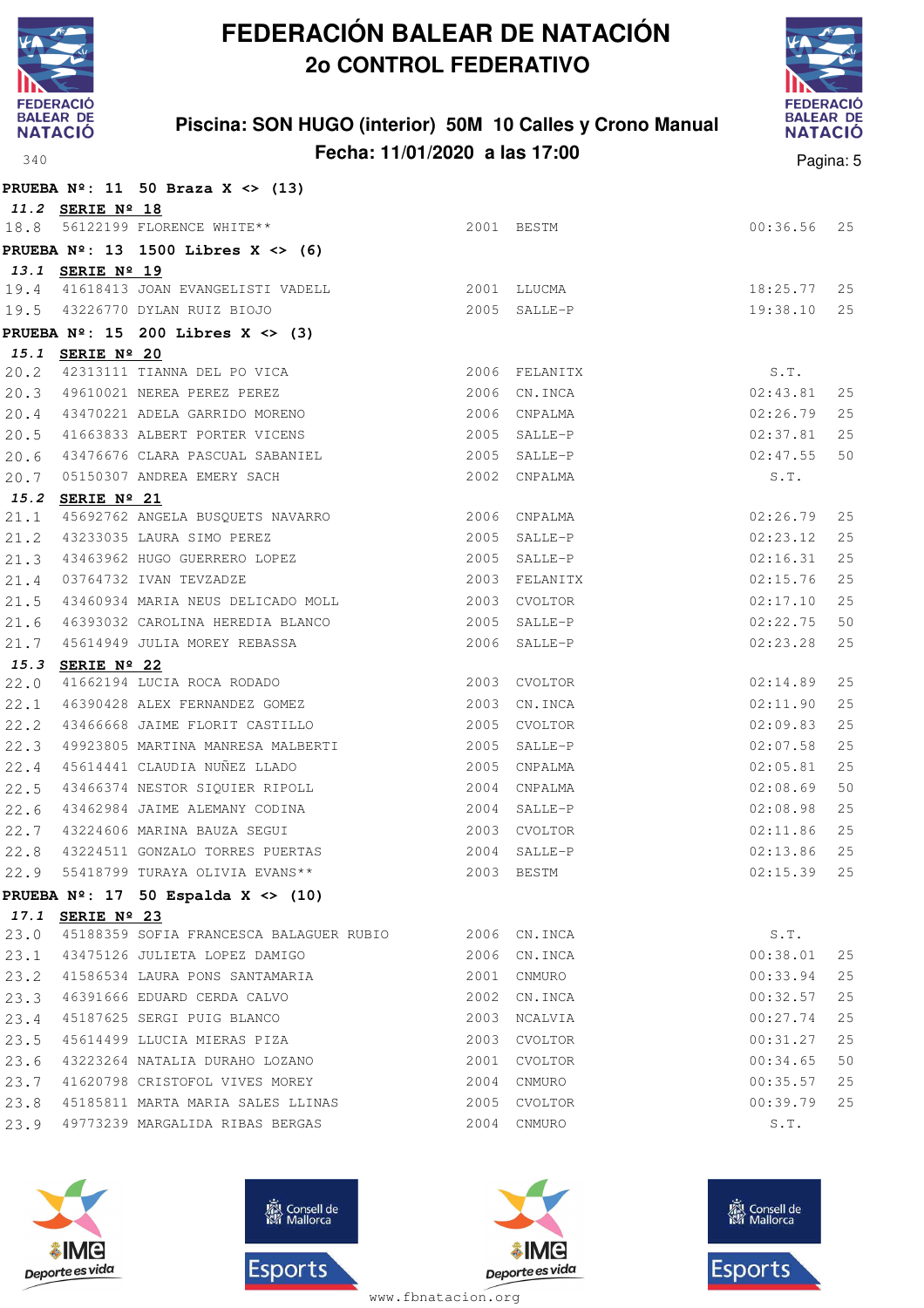

**PRUEBA Nº: 25 400 Libres X <> (4)**

# **FEDERACIÓN BALEAR DE NATACIÓN 2o CONTROL FEDERATIVO**

### **Piscina: SON HUGO (interior) 50M 10 Calles y Crono Manual Fecha: 11/01/2020 a las 17:00** Pagina: 6



|      | 25.1 SERIE Nº 24 |                                                                                                                                                      |                                                        |          |    |
|------|------------------|------------------------------------------------------------------------------------------------------------------------------------------------------|--------------------------------------------------------|----------|----|
| 24.0 |                  | SERIE Nº 24<br>41543010 CARME GOMEZ CAMPINS                                                                                                          | 2003 CNPALMA                                           | S.T.     |    |
| 24.1 |                  | 45191890 GABRIEL REUS MEDIALDEA                                                                                                                      | 2004 LLUCMA                                            | 05:20.39 | 25 |
| 24.2 |                  | 09137071 EMMA LYDIA NAPIER                                                                                                                           | 2004 LLUCMA                                            | 05:18.13 | 25 |
| 24.3 |                  | 43220670 MARC FLORES MASSOT 2005 SALLE-P                                                                                                             |                                                        | 05:10.44 | 25 |
| 24.4 |                  | 45611299 JUAN MANUEL NUÑEZ BALDOMIR<br><br>2005 CNPALMA                                                                                              |                                                        | 05:04.92 | 25 |
| 24.5 |                  | 45614938 GUILLEM FEMENIA CRESPI                                                                                                                      | 2005 SALLE-P                                           | 05:05.33 | 25 |
| 24.6 |                  | 43474950 NOA MARTINEZ COUSELO                                                                                                                        | 2006 CVOLTOR                                           | 05:16.15 | 25 |
| 24.7 |                  |                                                                                                                                                      | 2006 CNPALMA                                           | 05:20.93 | 25 |
| 24.8 |                  | 46388014 AINA THOMAS TABERNER<br>43463950 ALEJANDRO ARIAS GOMILA                                                                                     | 2004 LLUCMA                                            | 05:29.97 | 25 |
|      | 25.2 SERIE Nº 25 |                                                                                                                                                      |                                                        |          |    |
| 25.0 |                  | 09303721 ROBERT NAPIER                                                                                                                               | 2003 LLUCMA                                            | 05:02.83 | 25 |
| 25.1 |                  | 43227645 DANIEL LLOMPART BARRERA                                                                                                                     | $04:58.66$<br>$05:02.79$<br>$04:47.00$<br>2005 SALLE-P |          | 25 |
| 25.2 |                  | 49925382 ALEXANDRA SANDIN POLO                                                                                                                       | 2004 SALLE-P                                           |          | 50 |
| 25.3 |                  | 43229623 SARA GIRALDO PEDROTE                                                                                                                        | 2005 CAMPUSES                                          |          | 25 |
| 25.4 |                  |                                                                                                                                                      | 2003 FELANITX                                          | 04:39.10 | 25 |
| 25.5 |                  |                                                                                                                                                      | 2005 CVOLTOR                                           | 04:41.65 | 25 |
| 25.6 |                  | 03764732 IVAN TEVZADZE<br>78223022 KIARA TORRICO RUIZ<br>49605011 ANTONI CIFRE FERRAGUT<br>45189605 MARINA PONS RAMON<br>41543011 ERAMORTER SOUTE TI | 2002 LLUCMA                                            | 04:53.64 | 25 |
| 25.7 |                  | 45189605 MARINA PONS RAMON                                                                                                                           | 2006 CNPALMA                                           | 04:59.81 | 25 |
| 25.8 |                  | 41543011 FRANCETTE GOMEZ CAMPINS                                                                                                                     | 2005 CNPALMA                                           | 05:06.41 | 50 |
|      | 25.3 SERIE Nº 26 |                                                                                                                                                      |                                                        |          |    |
| 26.0 |                  | 45187470 URIEL HARO PEREZ<br>43232487 LUA RIEDMULLER ALONSO                                                                                          | 2005 CAMPUSES                                          | 04:35.69 | 25 |
| 26.1 |                  |                                                                                                                                                      | 2005 NCALVIA                                           | 04:32.68 | 25 |
| 26.2 |                  | 45370659 ALEJANDRO GOMEZ MILLAN                                                                                                                      | 2005 CAMPUSES                                          | 04:25.37 | 25 |
| 26.3 |                  | 49606072 JOSEP PASCUAL MUT                                                                                                                           | 2005 CNPALMA                                           | 04:18.41 | 25 |
| 26.4 |                  | 55528056 DANIEL BEN DONOVAN**                                                                                                                        | 2003 BESTM                                             | 04:10.53 | 25 |
| 26.5 |                  | 45699211 SAMUEL DIAZ GUERRERO<br>45190652 RAUL BERMIN MORAIS<br>1000055555                                                                           | 2003 CNPALMA                                           | 04:11.21 | 25 |
| 26.6 |                  |                                                                                                                                                      | 2002 CNPALMA                                           | 04:18.76 | 25 |
| 26.7 |                  | 43233522 ALFONSO REINA MORENO                                                                                                                        | 2005 SALLE-P                                           | 04:28.93 | 25 |
|      |                  | 19299922 ALLONDO NEINA NONENO<br>07704218 DENIS MOLNAR<br>52505507 ELEANOR MAY BAINBRIDGE**<br>26.8 07704218 DENIS MOLNAR                            | 2004 CNPALMA                                           | 04:31.99 | 25 |
| 26.9 |                  |                                                                                                                                                      | 2003 BESTM                                             | 04:38.41 | 25 |
|      |                  | PRUEBA $N^2$ : 29 100 Braza X <> (14)                                                                                                                |                                                        |          |    |
|      | 29.1 SERIE Nº 27 |                                                                                                                                                      |                                                        |          |    |
|      |                  | 27.1 49611231 ANTONI ALVAREZ GARCIA 2003 CN.INCA S.T.                                                                                                |                                                        |          |    |
|      |                  | 27.2 46390210 ELENA BUENO SERRANO                                                                                                                    | 2004 MASTBAL                                           | 01:28.81 | 25 |
|      |                  | 27.3 43475268 MARTA CHUN ROCA SANCHEZ                                                                                                                | 2005 CVOLTOR                                           | 01:19.07 | 25 |
|      |                  | 27.4 43461002 JUAN RAMON LAGAR HIDALGO                                                                                                               | 2003 CVOLTOR                                           | 01:19.83 | 50 |
|      |                  | 27.5 43223998 JARA PUERTAS PUYOL                                                                                                                     | 2003 SALLE-P                                           | 01:19.03 | 25 |
|      |                  | 27.6 06922770 IVETA IVANOVA TODOROVA                                                                                                                 | 2004 CVOLTOR                                           | 01:19.09 | 25 |
|      |                  | 27.7 46388012 CATERINA THOMAS TABERNER                                                                                                               | 2004 CNPALMA                                           | 01:33.39 | 50 |
|      |                  | 27.8 45608935 PEP FORTEZA FORTEZA                                                                                                                    | 2002 CNPALMA                                           | S.T.     |    |







**感** Consell de Esports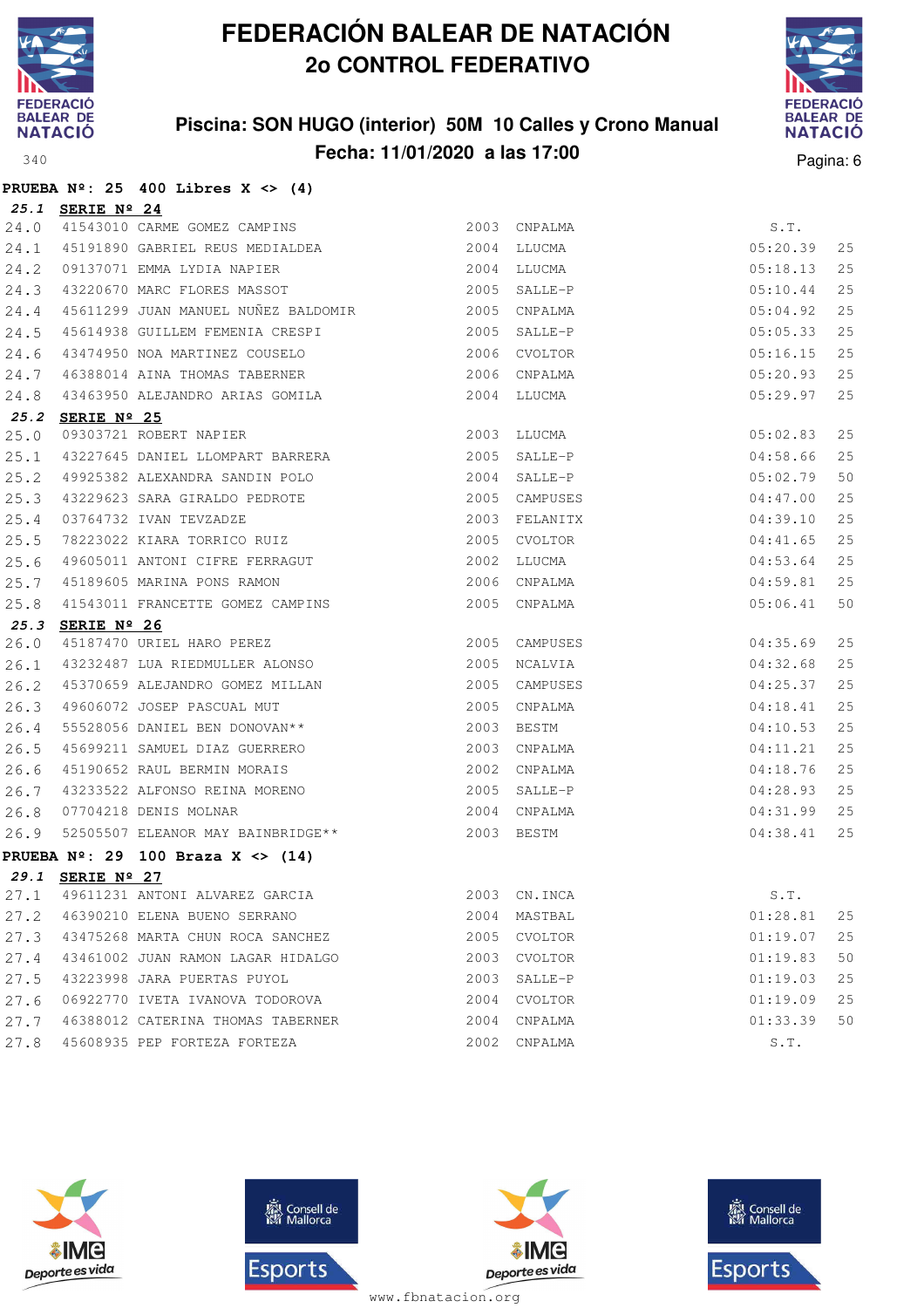

**PRUEBA Nº: 29 100 Braza X <> (14)**

## **FEDERACIÓN BALEAR DE NATACIÓN 2o CONTROL FEDERATIVO**

### **Piscina: SON HUGO (interior) 50M 10 Calles y Crono Manual Fecha: 11/01/2020 a las 17:00** Pagina: 7



| 29.2 | SERIE Nº 28      |                                                                                                                                                  |              |                               |                      |          |
|------|------------------|--------------------------------------------------------------------------------------------------------------------------------------------------|--------------|-------------------------------|----------------------|----------|
| 28.0 |                  | 43218055 RAFEL JOSEP JAUME I BELTRAN 2003 CNPALMA                                                                                                |              |                               | 01:16.46             | 25       |
| 28.1 |                  | 43477418 SERGI QUETGLAS ESCRIBANO 43477418 SALLE-P                                                                                               |              |                               | 01:13.98             | 25       |
| 28.2 |                  | 43471141 BARTOMEU VERDERA VAZQUEZ 61 2004 CAMPUSES<br>45614675 ALVARO MIRO JURADO 62004 2004 CVOLTOR<br>43471880 JORDI CINTA PEREZ 62005 CN.INCA |              |                               | 01:13.56             | 25       |
| 28.3 |                  |                                                                                                                                                  |              |                               | 01:12.90             | 25       |
| 28.4 |                  |                                                                                                                                                  |              |                               | 01:07.61             | 25       |
| 28.5 |                  | 43159049 MATIAS SUAREZ CAMPIONE 1996 CVOLTOR                                                                                                     |              |                               | 01:11.50             | 25       |
| 28.6 |                  | 43198413 JOEL TRETT OLIVER                                                                                                                       |              | 2002 CNPALMA                  | 01:13.38             | 25       |
| 28.7 |                  | 43475420 LILIA ARROM LLIZO                                                                                                                       |              | 2004 CN.INCA                  | 01:13.97             | 25       |
| 28.8 |                  | 43478084 MARIA SERRA BONET                                                                                                                       |              | 2002 CNPALMA                  | 01:18.40             | 50       |
|      |                  | PRUEBA $N^{\circ}$ : 31 50 Mariposa X <> (7)                                                                                                     |              |                               |                      |          |
|      | 31.1 SERIE Nº 29 |                                                                                                                                                  |              |                               |                      |          |
| 29.2 |                  | 52030257 XAVIER RODRIGUEZ RAMON 2003 CVOLTOR                                                                                                     |              |                               | S.T.                 |          |
| 29.3 |                  | 43217884 ALISON ANDREA PACHACAMA ROJAS 2004 CVOLTOR                                                                                              |              |                               | 00:36.56             | 50       |
| 29.4 |                  | 43211875 DENIS JOEL CHIRIBOGA PILCO 2004 MASTBAL                                                                                                 |              |                               | 00:35.07             | 50       |
| 29.5 |                  | 49605668 MIREIA LLODRA I RIERA                                                                                                                   | 2003 MASTBAL |                               | 00:36.18             | 25       |
| 29.6 |                  | 43477108 NATALIA MARTINEZ CACERES                                                                                                                |              | 2004 CVOLTOR                  | 00:37.55             | 50       |
| 29.7 |                  | 41573980 ALEJANDRO SEGRERA RIVERA 2002 FELANITX                                                                                                  |              |                               | S.T.                 |          |
| 31.2 | SERIE Nº 30      |                                                                                                                                                  |              |                               |                      |          |
| 30.2 |                  | 45187556 ARNAU ALCOVER BARBOSA 2004 SALLE-P                                                                                                      |              |                               | 00:33.18             | 25       |
| 30.3 |                  | 45614938 GUILLEM FEMENIA CRESPI 2005 SALLE-P                                                                                                     |              |                               | 00:32.22             | 25       |
| 30.4 |                  | 43473756 ADRIA FERRER GARCIA<br>01653059 DANIEL MAURER                                                                                           |              | 2005 CN.INCA                  | 00:31.87             | 25       |
| 30.5 |                  |                                                                                                                                                  |              | 2005 SALLE-P                  | 00:32.19             | 25       |
| 30.6 |                  | 43478016 MARIA RULLAN MARTINEZ 2003 CNPALMA                                                                                                      |              |                               | 00:33.06             | 25       |
| 30.7 |                  | 41662125 AINA MARIANO SALOM                                                                                                                      |              | 2003 CVOLTOR                  | 00:33.45             | 25       |
| 31.3 | SERIE Nº 31      |                                                                                                                                                  |              |                               |                      |          |
| 31.0 |                  |                                                                                                                                                  |              |                               | 00:30.98             | 50       |
| 31.1 |                  | 2002 CVOLTOR<br>43234633 POL PEREZ MACARRO                                                                                                       |              |                               | 00:29.28             | 25       |
| 31.2 |                  | 45185608 JOAN VICENS BUJOSA                                                                                                                      |              | 2003 CNPALMA                  | 00:28.38             | 50       |
| 31.3 |                  | 43216859 RODRIGO CHAVES TEJERO<br>43213329 SERGIO FUSTER POORE 1999 CVOLTOR                                                                      |              | 1995 CVOLTOR                  | 00:26.64             | 25       |
| 31.4 |                  |                                                                                                                                                  |              |                               | 00:25.24             | 25<br>50 |
| 31.5 |                  | 06410547 ROBIN DAVID AILAN                                                                                                                       |              |                               | 00:26.90             |          |
| 31.6 |                  | 31.7 43205973 SALVADOR REYNES VALLVERDU 2002 CNPALMA                                                                                             |              | 2003 CNPALMA                  | 00:27.07             | 25       |
|      |                  |                                                                                                                                                  |              |                               | $00:29.52$ 50        |          |
|      |                  | 31.8 46390428 ALEX FERNANDEZ GOMEZ<br>31.9 46394473 NEREA CASTAÑER NOGUERA                                                                       |              | 2003 CN. INCA<br>2003 CVOLTOR | 00:30.42<br>00:31.86 | 25<br>50 |
|      |                  |                                                                                                                                                  |              |                               |                      |          |
|      |                  | PRUEBA $N^{\circ}$ : 33 800 Libres X <> (5)                                                                                                      |              |                               |                      |          |
| 32.0 | 33.1 SERIE Nº 32 | 45184835 TONI BERGAS COMAS                                                                                                                       |              | 2005 SALLE-P                  | 10:42.35             | 25       |
| 32.1 |                  | 45697045 MARTIN VILI GRIGOROV                                                                                                                    |              | 2005 CNPALMA                  | 10:11.96             | 25       |
| 32.2 |                  | 49868937 CARLA LLABRES PEDRET                                                                                                                    |              | 2006 SALLE-P                  | 10:07.90             | 25       |
|      |                  | 32.3 09897080 ALEX EMERY SACH                                                                                                                    |              | 2005 SALLE-P                  | 09:13.09             | 25       |
|      |                  | 32.4 43228048 LUCIA CARLA ELICABE CATALAN                                                                                                        |              | 2003 CAMPUSES                 | 09:13.62             | 50       |
|      |                  | 32.5 43460901 JAVIER HOLGADO BARAHONA                                                                                                            | 2005         | CNPALMA                       | 09:04.02             | 25       |
|      |                  | 32.6 43218723 JORDI MAYOL SERRA                                                                                                                  |              | 2004 SALLE-P                  | 09:53.71             | 50       |
|      |                  | 32.7 49614662 GONZALO FERRON ALCONCHEL                                                                                                           |              | 2005 SALLE-P                  | 10:07.92             | 25       |
|      |                  |                                                                                                                                                  |              |                               |                      |          |
|      |                  |                                                                                                                                                  |              |                               |                      |          |
|      |                  |                                                                                                                                                  |              |                               |                      |          |







Sign Consell de Esports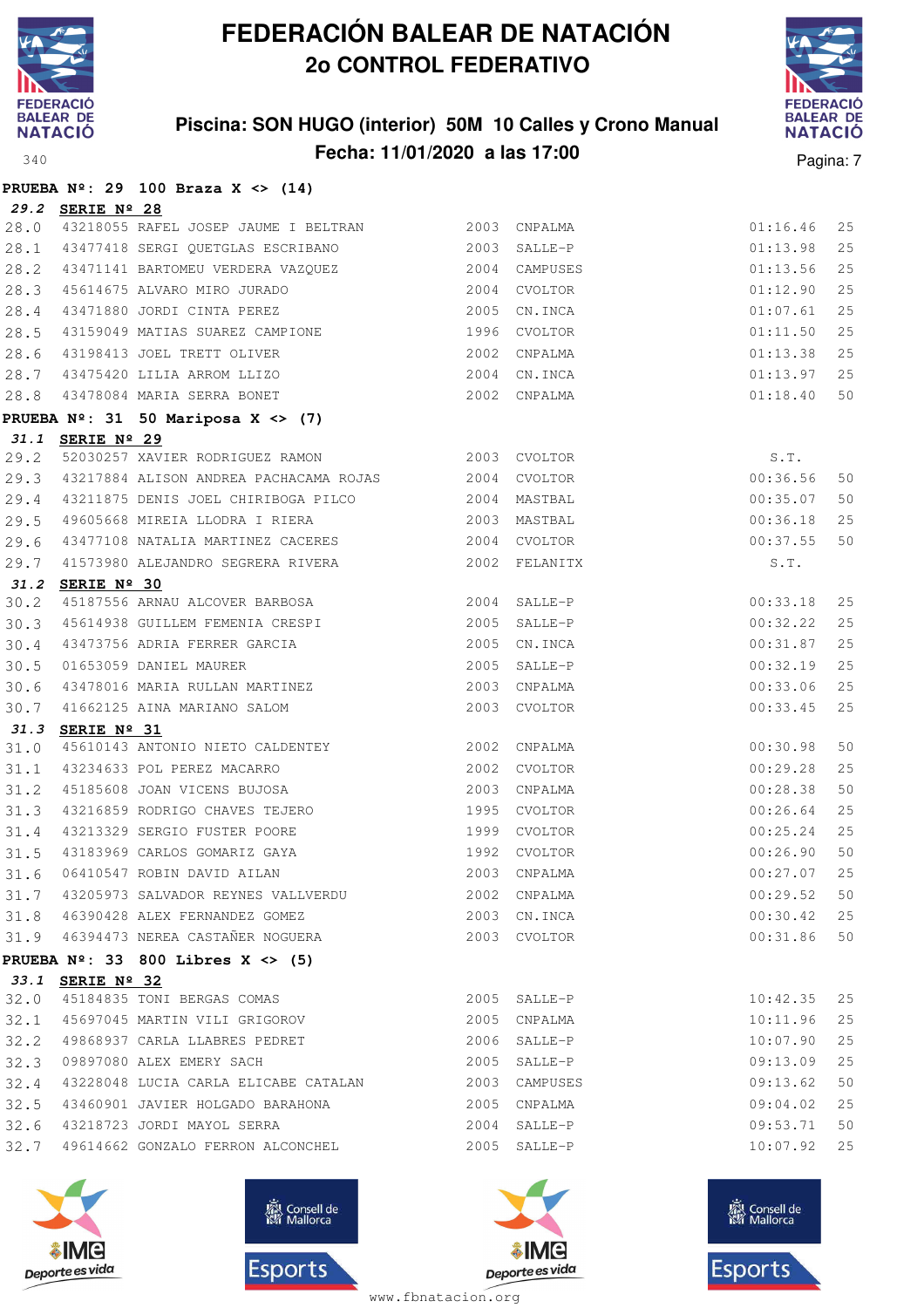

### **Piscina: SON HUGO (interior) 50M 10 Calles y Crono Manual Fecha: 11/01/2020 a las 17:00** Pagina: 8



|      |                  | PRUEBA $N^{\circ}$ : 33 800 Libres X <> (5)                                                                                                                                              |                |               |               |    |
|------|------------------|------------------------------------------------------------------------------------------------------------------------------------------------------------------------------------------|----------------|---------------|---------------|----|
|      | 33.1 SERIE Nº 32 |                                                                                                                                                                                          |                |               |               |    |
|      |                  | 32.8 46389239 LEYRE LUMBRERAS ROJO                                                                                                                                                       |                | 2006 SALLE-P  | 10:38.78      | 25 |
|      |                  | 32.9 45185607 LLUIS VICENS BUJOSA                                                                                                                                                        |                | 2005 CNPALMA  | 11:26.91      | 25 |
|      |                  | PRUEBA $N^{\circ}$ : 35 100 Espalda X <> (11)                                                                                                                                            |                |               |               |    |
|      | 35.1 SERIE Nº 33 |                                                                                                                                                                                          |                |               |               |    |
|      |                  | 33.1 49605668 MIREIA LLODRA I RIERA 2003 MASTBAL                                                                                                                                         |                |               | S.T.          |    |
|      |                  | 33.2 45611299 JUAN MANUEL NUÑEZ BALDOMIR 2005 CNPALMA                                                                                                                                    |                |               | 01:28.43      | 25 |
| 33.3 |                  | 43233296 ANTONIA QU MEI SUREDA FERRA 2004 CVOLTOR                                                                                                                                        |                |               | 01:17.84      | 25 |
| 33.4 |                  | 45696080 CLAUDIA AMENGUAL CAMPINS 2005 CN.INCA                                                                                                                                           |                |               | 01:15.40      | 25 |
| 33.5 |                  | 46393032 CAROLINA HEREDIA BLANCO                                                                                                                                                         | $2005$ SALLE-P |               | 01:17.24      | 25 |
| 33.6 |                  | 45185811 MARTA MARIA SALES LLINAS                                                                                                                                                        |                | 2005 CVOLTOR  | 01:23.13      | 25 |
| 33.7 |                  | 46392451 MARC FALCO GUILLEM                                                                                                                                                              |                | 2003 SALLE-P  | S.T.          |    |
| 33.8 |                  | 45614440 RAUL NUÑEZ LLADO                                                                                                                                                                |                | 2002 CNPALMA  | S.T.          |    |
|      | 35.2 SERIE Nº 34 |                                                                                                                                                                                          |                |               |               |    |
| 34.0 |                  | SERIE Nº 34<br>45614949 JULIA MOREY REBASSA<br>43233035 LAURA SIMO PEREZ                                                                                                                 |                | 2006 SALLE-P  | 01:14.96      | 25 |
| 34.1 |                  |                                                                                                                                                                                          |                | 2005 SALLE-P  | 01:16.97      | 50 |
| 34.2 |                  | 45188423 ALBERT FONTIRROIG JUAN 2005 CVOLTOR                                                                                                                                             |                |               | 01:13.08      | 25 |
| 34.3 |                  | 41664031 SOFIA BARRIOS GIORNO                                                                                                                                                            |                | 2005 CNPALMA  | 01:12.90      | 25 |
| 34.4 |                  | 45614441 CLAUDIA NUÑEZ LLADO                                                                                                                                                             |                | 2005 CNPALMA  | 01:12.78      | 50 |
| 34.5 |                  | 45692762 ANGELA BUSQUETS NAVARRO                                                                                                                                                         |                | 2006 CNPALMA  | 01:12.29      | 25 |
| 34.6 |                  |                                                                                                                                                                                          |                |               | 01:15.37      | 50 |
| 34.7 |                  | ${\small \begin{tabular}{lcccc} \bf 41543011 & FRANCETTE & GOMEZ & CAMPINS & & & & 2005 & CNPALMA \\ \bf 45614381 & MARTA & RUBIO & BUJOSA & & & & & & 2005 & CNPALMA \\ \end{tabular}}$ |                |               | 01:16.34      | 50 |
| 34.8 |                  |                                                                                                                                                                                          |                |               | 01:17.00      | 50 |
| 35.3 | SERIE Nº 35      |                                                                                                                                                                                          |                |               |               |    |
| 35.0 |                  | 46391666 EDUARD CERDA CALVO 2002 CN.INCA                                                                                                                                                 |                |               | 01:11.62      | 50 |
| 35.1 |                  | 43214090 JOAN SASTRE RODRIGUEZ 2004 CVOLTOR                                                                                                                                              |                |               | 01:07.43      | 25 |
| 35.2 |                  | 49770151 ESTELA GARAU MORENO                                                                                                                                                             | 2005           | CNPALMA       | 01:09.13      | 50 |
| 35.3 |                  | 43470663 MARCOS SANCHEZ GONZALEZ                                                                                                                                                         | 2004           | SALLE-P       | 01:03.97      | 25 |
| 35.4 |                  | 43459955 PABLO NAVAS ACEITUNO                                                                                                                                                            |                | 2002 CVOLTOR  | 01:02.24      | 25 |
| 35.5 |                  | 49923805 MARTINA MANRESA MALBERTI                                                                                                                                                        | 2005           | SALLE-P       | 01:02.71      | 25 |
| 35.6 |                  | 49606072 JOSEP PASCUAL MUT                                                                                                                                                               | 2005 CNPALMA   |               | 01:06.49      | 50 |
| 35.7 |                  | 43467318 GABRIELA VELASCO ROCHON                                                                                                                                                         |                | 2005 CAMPUSES | 01:07.09      | 25 |
| 35.8 |                  | 49923806 MARIONA MANRESA MALBERTI                                                                                                                                                        |                | 2006 SALLE-P  | 01:08.92      | 25 |
|      |                  | 35.9 41622760 ANGELS MARTI GINARD                                                                                                                                                        |                | 2006 ES.ARTA  | $01:10.25$ 25 |    |
|      |                  | PRUEBA $N^{\circ}$ : 37 200 Mariposa X <> (9)                                                                                                                                            |                |               |               |    |
|      | 37.1 SERIE Nº 36 |                                                                                                                                                                                          |                |               |               |    |
|      |                  | 36.3 43465024 LUCIA MENENDEZ GONZALEZ                                                                                                                                                    |                | 2004 SALLE-P  | S.T.          |    |
|      |                  | 36.4 45611418 GUILLEM ESTARELLAS DE HARO                                                                                                                                                 |                | 2004 CAMPUSES | 02:19.89      | 50 |
|      |                  | 36.5 45189546 NEUS SERRA REGAL                                                                                                                                                           |                | 2005 CN.INCA  | 02:42.00 25   |    |







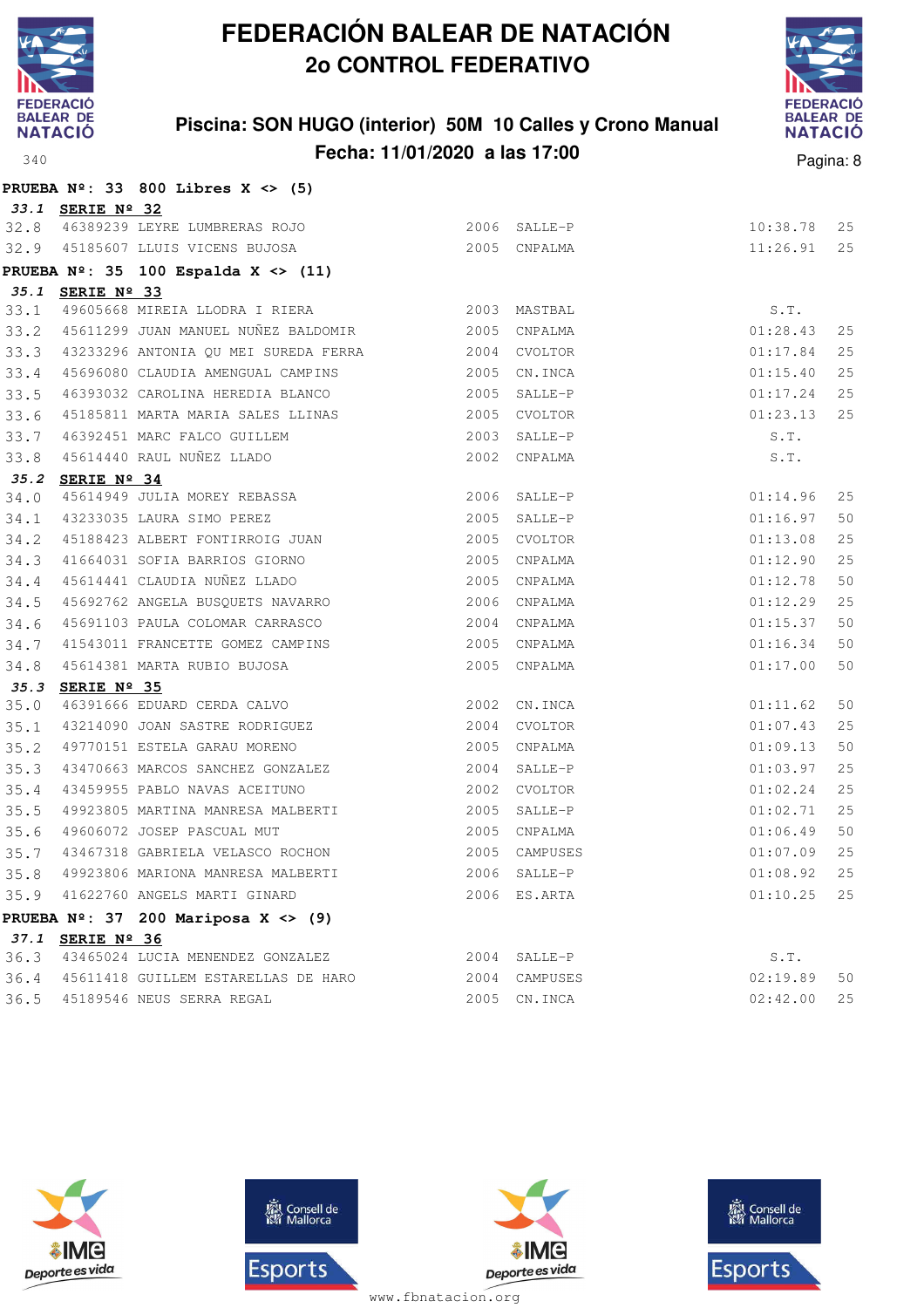

### **Piscina: SON HUGO (interior) 50M 10 Calles y Crono Manual Fecha: 11/01/2020 a las 17:00** Pagina: 9



|      |                  | PRUEBA $N^{\circ}$ : 39 100 Libres X <> (2)                                                                                                                                                                                                      |      |               |          |    |
|------|------------------|--------------------------------------------------------------------------------------------------------------------------------------------------------------------------------------------------------------------------------------------------|------|---------------|----------|----|
|      | 39.1 SERIE Nº 37 |                                                                                                                                                                                                                                                  |      |               |          |    |
| 37.0 |                  | 43465336 LAIA DE LA CRUZ GUTIERREZ 6000 2006 MASTBAL                                                                                                                                                                                             |      |               | 01:15.82 | 25 |
| 37.1 |                  | 08768907 ESTER DANAIL ANDREEVA BGRTODOROVA 2006 CVOLTOR                                                                                                                                                                                          |      |               | 01:14.61 | 25 |
| 37.2 |                  | 2003 CNPALMA<br>43480417 MARIA BURGUERA MOREY                                                                                                                                                                                                    |      |               | 01:09.70 | 25 |
| 37.3 |                  | 43211875 DENIS JOEL CHIRIBOGA PILCO 2004 MASTBAL                                                                                                                                                                                                 |      |               | 01:08.47 | 25 |
| 37.4 |                  | 43470770 ESTHER BLANQUE FAJARDO 6 2006 MASTBAL                                                                                                                                                                                                   |      |               | 01:08.09 | 25 |
| 37.5 |                  |                                                                                                                                                                                                                                                  |      |               | 01:08.43 | 25 |
| 37.6 |                  |                                                                                                                                                                                                                                                  |      |               | 01:09.61 | 25 |
| 37.7 |                  |                                                                                                                                                                                                                                                  |      |               | 01:15.51 | 50 |
| 37.8 |                  |                                                                                                                                                                                                                                                  |      |               | 01:15.44 | 25 |
| 37.9 |                  |                                                                                                                                                                                                                                                  |      |               | 01:16.59 | 25 |
|      | 39.2 SERIE Nº 38 | 45189605 MARINA PONS RAMON<br>49484156 PAULA MORRO COLOM<br>46390210 ELENA BUENO SERRANO<br>45608970 SOFIA MARTIN EXTREMERA<br>43464708 AINA SEGUI TOMAS<br>2004 MASTBAL<br>43464708 AINA SEGUI TOMAS<br>2004 LLUCMA<br>2004 LLUCMA<br>2004 LLUC |      |               |          |    |
| 38.0 |                  | 46388014 AINA THOMAS TABERNER 2006 CNPALMA                                                                                                                                                                                                       |      |               | 01:06.95 | 25 |
| 38.1 |                  | 43218056 ELISABET Mª JAUME I BELTRAN 2003 MASTBAL                                                                                                                                                                                                |      |               | 01:07.14 | 50 |
| 38.2 |                  | 49925382 ALEXANDRA SANDIN POLO 2004 SALLE-P                                                                                                                                                                                                      |      |               | 01:06.16 | 50 |
| 38.3 |                  | 43229623 SARA GIRALDO PEDROTE 2005 CAMPUSES                                                                                                                                                                                                      |      |               | 01:04.12 | 25 |
| 38.4 |                  |                                                                                                                                                                                                                                                  |      | SALLE-P       | 01:03.55 | 25 |
| 38.5 |                  |                                                                                                                                                                                                                                                  |      | 2004 CVOLTOR  | 01:03.34 | 25 |
| 38.6 |                  |                                                                                                                                                                                                                                                  |      |               | 01:05.08 | 25 |
| 38.7 |                  | 43573918 NADIA CORRADINI KOPECKA 2005 NCALVIA                                                                                                                                                                                                    |      |               | 01:06.03 | 25 |
| 38.8 |                  |                                                                                                                                                                                                                                                  |      |               | 01:06.23 | 25 |
| 38.9 |                  | 43466210 MARCOS RUIZ MARTIN<br>43226770 DYLAN RUIZ BIOJO<br><b>SEPTE Nº 20</b><br>SEPTE Nº 20                                                                                                                                                    |      |               | 01:06.46 | 25 |
|      | 39.3 SERIE Nº 39 |                                                                                                                                                                                                                                                  |      |               |          |    |
| 39.0 |                  | 43232487 LUA RIEDMULLER ALONSO 2005 NCALVIA                                                                                                                                                                                                      |      |               | 01:03.39 | 25 |
| 39.1 |                  | 43235046 PAULA GAYA BISQUERRA 2005 CNPALMA                                                                                                                                                                                                       |      |               | 01:02.18 | 25 |
| 39.2 |                  |                                                                                                                                                                                                                                                  |      |               | 01:03.03 | 50 |
| 39.3 |                  |                                                                                                                                                                                                                                                  |      |               | 01:01.69 | 50 |
| 39.4 |                  |                                                                                                                                                                                                                                                  |      |               | 01:01.11 | 50 |
| 39.5 |                  | 55418799 TURAYA OLIVIA EVANS** 2003 BESTM                                                                                                                                                                                                        |      |               | 01:00.15 | 25 |
| 39.6 |                  | 45370659 ALEJANDRO GOMEZ MILLAN 2005 CAMPUSES                                                                                                                                                                                                    |      |               | 01:00.47 | 25 |
|      |                  | 39.7 43477418 SERGI QUETGLAS ESCRIBANO 2003 SALLE-P                                                                                                                                                                                              |      |               | 01:01.57 | 25 |
| 39.8 |                  |                                                                                                                                                                                                                                                  |      |               | 01:04.10 | 50 |
|      |                  | 39.9 45691467 MARTA BAÑOS VERA 2005 CVOLTOR                                                                                                                                                                                                      |      |               | 01:04.45 | 50 |
|      | 39.4 SERIE Nº 40 |                                                                                                                                                                                                                                                  |      |               |          |    |
| 40.0 |                  | 41573980 ALEJANDRO SEGRERA RIVERA                                                                                                                                                                                                                |      | 2002 FELANITX | 01:00.83 | 50 |
| 40.1 |                  | 43471141 BARTOMEU VERDERA VAZQUEZ                                                                                                                                                                                                                |      | 2004 CAMPUSES | 00:58.84 | 25 |
| 40.2 |                  | 43483056 JOSEP CASTRO TORRENS                                                                                                                                                                                                                    |      | 2005 CAMPUSES | 00:56.80 | 25 |
| 40.3 |                  | 54851483 JOSHUA DAVID TAPSELL**                                                                                                                                                                                                                  | 2000 | BESTM         | 00:53.57 | 25 |
| 40.4 |                  | 45187625 SERGI PUIG BLANCO                                                                                                                                                                                                                       | 2003 | NCALVIA       | 00:53.57 | 50 |
| 40.5 |                  | 06410547 ROBIN DAVID AILAN                                                                                                                                                                                                                       | 2003 | CNPALMA       | 00:53.30 | 25 |
| 40.6 |                  | 43199949 KEVIN RUIZ BIOJO                                                                                                                                                                                                                        |      | 2002 SALLE-P  | 00:54.47 | 25 |
| 40.7 |                  | 55456153 RICHARD HOWARD FARTHING**                                                                                                                                                                                                               |      | 2002 BESTM    | 00:56.87 | 25 |
| 40.8 |                  | 43462984 JAIME ALEMANY CODINA                                                                                                                                                                                                                    |      | 2004 SALLE-P  | 00:59.11 | 25 |
| 40.9 |                  | 43469427 JOEL LOPEZ RISCO                                                                                                                                                                                                                        |      | 2004 CN.INCA  | 00:59.30 | 25 |







**感** Consell de Esports